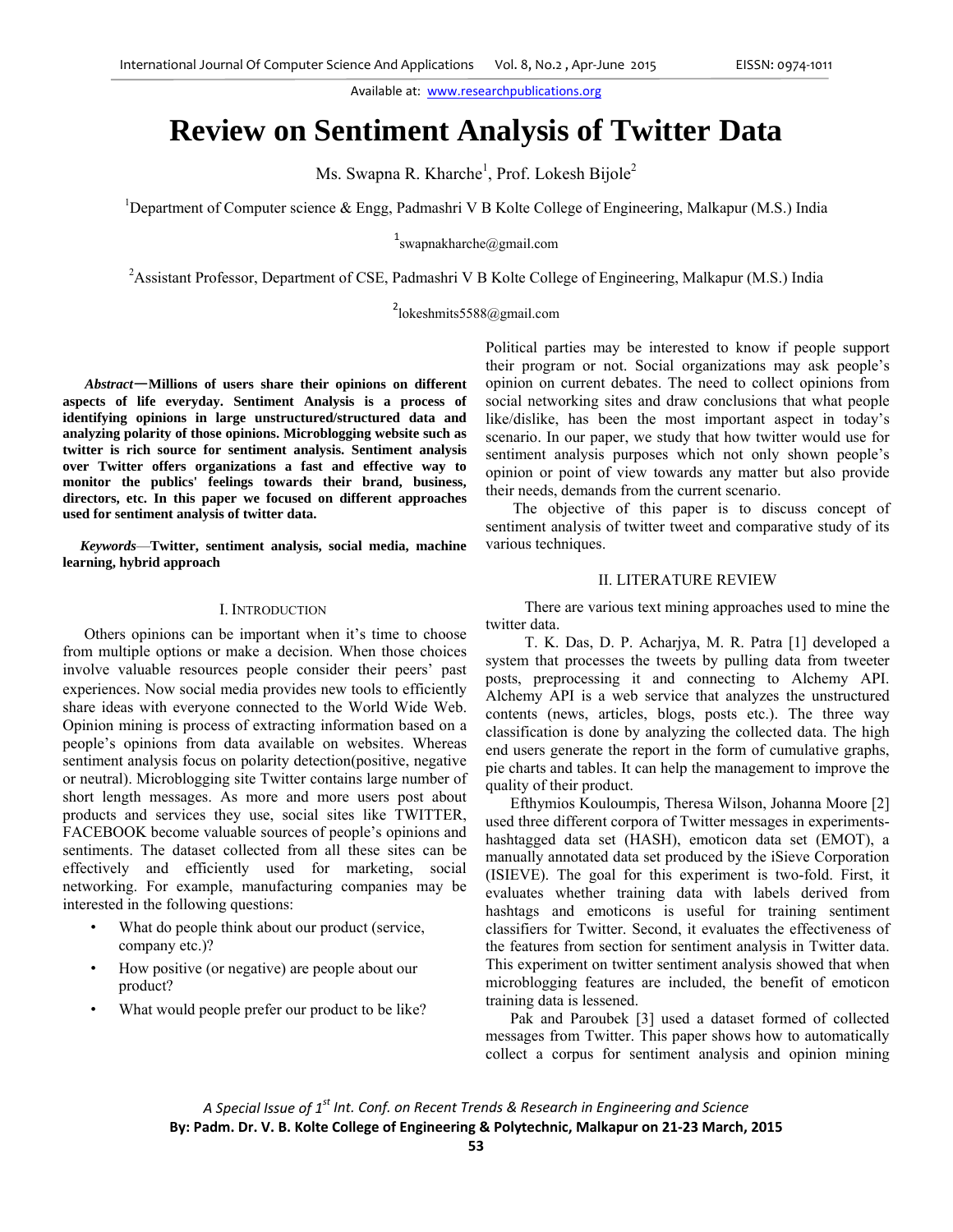purposes. Twitter contains a very large number of very short messages created by the users of this microblogging platform. The contents of the messages vary from personal thoughts to public statements. This paper presents a method for an automatic collection of a corpus that can be used to train a sentiment classifier. This classifier is able to determine positive, negative and neutral sentiments of documents. The classifier is based on the multinomial Naïve Bayes classifier that uses Ngram and POS-tags as features.

 A. Shrivatava, S. Mayor and B. Pant [4] developed method which is efficient and time saving to classify millions of tweets posted on twitter. This methodology helps to establish the DOMAIN DICTIONARY that contains the feature terms of individual classified files. They designed Twitter TWEETS PULLER which can pulls 1000 tweets at a time when it is connected to the server site and CLASSIFIER TOOL that classifies features of Twitter Tweets separately.

 Shulong Tan, Yang Li, Huan Sun [5] interpreted public sentiment variations on twitter. They proposed two Latent Dirichlet Allocation (LDA) based models, Foreground and Background LDA (FB-LDA) and Reason Candidate and Background LDA (RCB-LDA). The FB-LDA model can filter out background topics and then extract foreground topics to reveal possible reasons. The RCB-LDA model can rank a set of reason candidates expressed in natural language to provide sentence-level reasons. The proposed model helps to discover special topics or aspects in one text collection in comparison with another background text collection.

 Anton Barhan, Andrey Shakhomirov [6] investigated and developed a method for automatic sentiment analysis of Twitter messages. For developing this method, they reviewed the existing automatic sentiment analysis methods and studied the text features of social media messages in the context of developing methods for their sentiment analysis.

### III. DIFFERENT APPROACHES FOR SENTIMENT ANALYSIS OF TWITTER DATA

 There are two main techniques for sentiment analysis: machine learning based and lexicon based. New research studies have used combination of these two methods for better performance.

# A. Machine learning based approach

The machine learning (ML) approach used for sentiment analysis mostly belongs to supervised classification in general and text classification techniques in particular. Thus, it is called "supervised learning". In a machine learning based techniques, two sets of documents are needed: training and a test set. A training set is used by an automatic classifier to learn the differentiating characteristics of documents, and a test set is used to check the performance of the automatic classifier. A

number of machine learning techniques have used to classify the reviews. Machine learning techniques like Naive Bayes (NB), maximum entropy (ME), and support vector machines (SVM) have achieved great success in sentiment analysis.

 Naive Bayes is a simple but effective classification algorithm. Naïve Bayes (NB) algorithm used to classify textual data. NB can perform better on several cases and additionally it has several advantages such as lower complexity and simpler training procedure. However, NB greatly suffers from sparsity when applied to the particularly high dimensional data as in text classification. This is especially the case when the training data consist of very short documents such as tweets and when the training set size is limited because of the cost of manual labeling processes. In order to avoid zero probability problem smoothing methods are used. Murat C. Ganiz, Dilara Torunoğlu [8] used Naïve Bayes (NB) algorithm to classify large amount of textual data. They proposed Wikipedia Semantic smoothing approach to avoid the sparsity problem. Using WEX, they have extended Twitter Sentiment 140 dataset Wikipedia article titles, categories and redirects. The semantic smoothing approach extracts important concepts called topic signatures from the training documents and calculates term probabilities by statistically mapping terms to topic signatures using Expectation Maximization (EM) algorithm.

 The support vector machine (SVM) is a statistical classification method proposed by Vapnik. The support vector machine has performed effectively for classification in the literature. SVM ac be use more effectively in combination with SentiWordNet for sentiment classification [11]. SenticWordNet 3.0 is also a publicly available lexical resource which is explicitly devised for supporting sentiment classification and opinion mining applications.

 V. B. Raut, Prof. D.D. Londhe [7] presented different approaches, methods and techniques used in process of opinion mining and summarization, and comparative study of these different methods. This study shows that machine learning approach works well for sentiment analysis of data in particular domain such as movie, product, hotel etc.

### B. Lexicon based approach

The lexicon based techniques to Sentiment analysis is unsupervised learning as it does not require prior training in order to classify the data. In this approach, classification is done by comparing the features of a given text against sentiment lexicons whose sentiment values are determined prior to their use. Sentiment lexicon contains lists of words and expressions used to express people's subjective feelings and opinions. For example, start with positive and negative word lexicons, analyze the document for which sentiment need to find. Then if the document has more positive word lexicons, it is positive, otherwise it is negative. Antonio Moreno-Ortiz, Chantal Pérez Hernández [9] presented lexicon-Based approaches to Sentiment

*A Special Issue of 1st Int. Conf. on Recent Trends & Research in Engineering and Science* **By: Padm. Dr. V. B. Kolte College of Engineering & Polytechnic, Malkapur on 21‐23 March, 2015**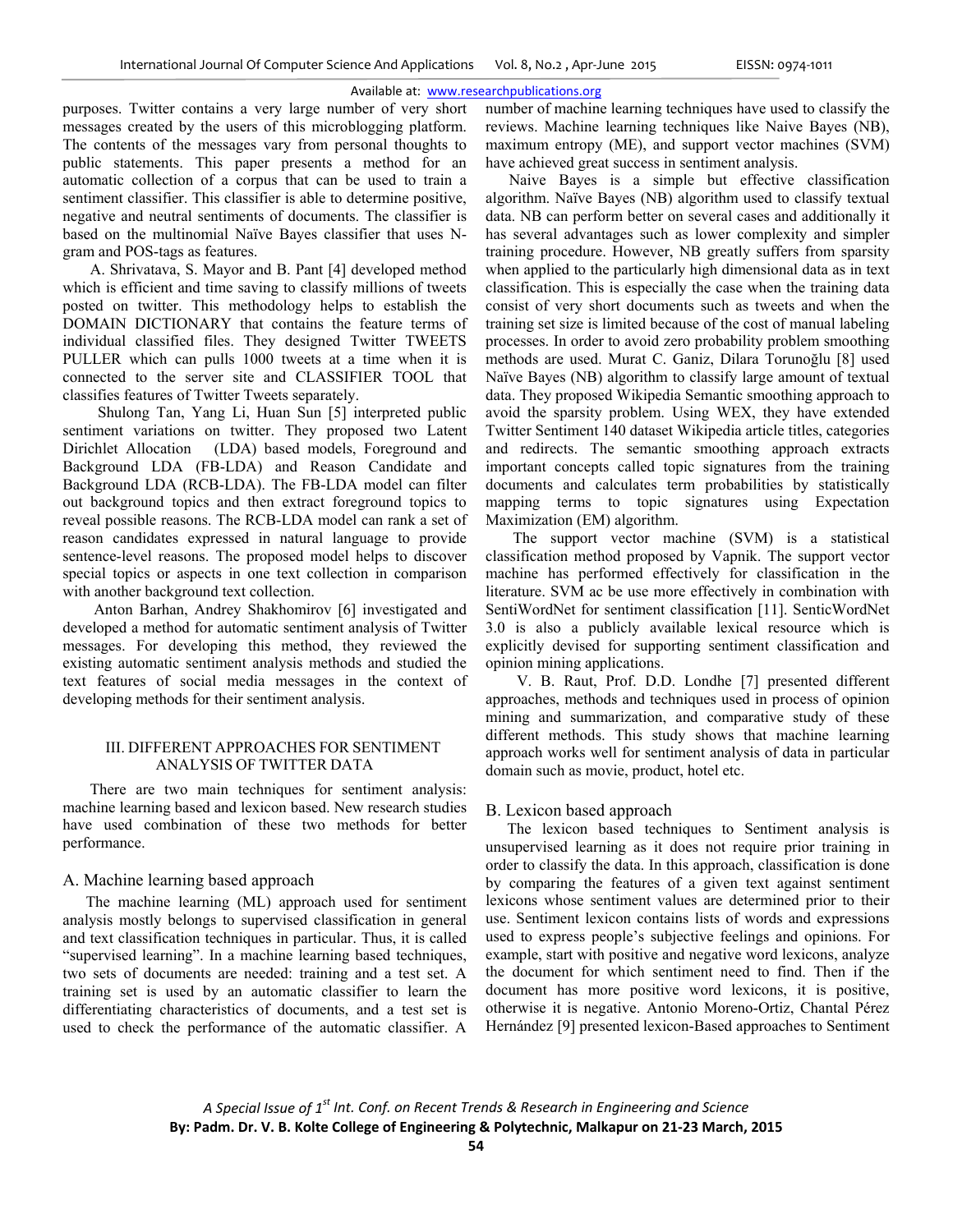Analysis (SA) using sentitext. Sentitext is a web-based, clientserver application written in C++ (main code) and Python (server). They perform a test to check whether such lexicallymotivated systems can cope with extremely short texts, as generated on social networking sites, such as Twitter. They conclude that differentiating between neutral and no polarity may not be the best decision and it is very difficult to obtain good results in these two categories. Lexicon based approach is suitable for short text in micro-blogs, tweets, and comments data on web [7]. A. Khan et al. [16] proposed rule based domain independent method of sentiment classification at the sentence level. They first classify sentences into objective and subjective and check their semantic scores using the SentiWordNet. The final weight of each individual sentence is calculated after considering the whole sentence structure, contextual information and word sense disambiguation. Their method achieves an accuracy of 86.6% at the sentence level.

### C. Hybrid approach

Few research techniques having combination of both the machine learning and the lexicon based approaches used to improve sentiment classification performance. A. Mudinas [14] developed pSenti – a concept-level sentiment analysis system that seamlessly integrates into opinion mining lexicon-based and learning-based approaches. The hybrid approach is important as it gain both stability as well as readability from a carefully designed lexicon, and the high accuracy from a powerful supervised learning algorithm. The hybrid approach pSenti achieved 82.30% accuracy.

Farhan Hassan Khan, Usman Qamar [10] presented a new algorithm for twitter feeds classification based on a hybrid approach. They compare their work with other techniques to prove the effectiveness of the proposed hybrid approach. It resolves the data sparsity issue using domain independent techniques. They achieved an average accuracy of 85.7%.

 Zhang et al. [12] employ an augmented lexicon-based method for entity level sentiment analysis. First extract some additional opinionated indicators (e.g. words and tokens) through the Chi-square test on the results of the lexicon-based method. With the help of the new opinionated indicators, additional opinionated tweets can be identified. Afterwards, a sentiment classifier is trained to assign sentiment polarities for entities in the newly identified tweets. The training data for the classifier is the result of the lexicon-based method. They achieved accuracy of 85.4%.

### IV. COMPARATIVE STUDY

 Most of the researchers reported that machine learning has high accuracy than other techniques. The main limitation of supervised learning is that it generally requires large training data that are very expensive. The lexicon based approach is best

for short text which gives better sentiment analysis performance. The main advantage of hybrid approach using a lexicon/learning combination is to attain high accuracy from a powerful machine learning algorithm and stability from lexicon based approach.

 There are different approaches used for sentiment analysis of twitter data. Table 1 presents summary of accuracy gain by sentiment analysis of twitter messages using different techniques.

TABLE 1 Accuracy gain by sentiment analysis of twitter messages using different techniques

| Paper                    | <b>Technique</b>           | <b>Accuracy</b>        |
|--------------------------|----------------------------|------------------------|
| A. Shrivatava,           | <b>SVM</b>                 | 70.5%                  |
| S. Mayor and             |                            |                        |
| B. Pant $[4]$            |                            |                        |
| C.<br>Murat              | Naïve<br>Bayes             | Highly accurate        |
| Ganiz, Dilara            | (NB)                       |                        |
| Torunoğlu <sup>[8]</sup> |                            |                        |
| Farhan Hassan            | ML and lexicon             | 85.7%                  |
| Khan, Usman              |                            |                        |
| Qamar <sup>[10]</sup>    |                            |                        |
| Alec Go et al.<br>$[13]$ | Naïve<br>Bayes,<br>Maximum | Approx. 80 % -<br>82 % |
|                          | entropy, and               |                        |
|                          | Support vector             |                        |
|                          | machines.                  |                        |
|                          |                            |                        |
| al.<br>Zhang et          | ML and lexicon             | 85.4%                  |
| [12]                     |                            |                        |
| A. Mudinas, D.           | ML and lexicon             | 82.3%                  |
| Zhang, M.                |                            |                        |
| Levene[ $14$ ]           |                            |                        |
| Sunil B. Mane            | Naïve<br>Bayes             | 72.27%                 |
| et al $[15]$             | (NB)                       |                        |
| Khan, B.<br>A.           | Lexicon                    | 86%                    |
| Baharudin [16]           |                            |                        |

### V. FUTURE ENHANCEMENT

 Future research includes the development of real time sentiment analysis tool in order to compare the performance with the application like Tweet Feel, Twendz, and Sentiment140 and the use of supervised learning algorithms to further increase the accuracy.

 There are lots of research work and more work remaining in this field to elaborate and there are work also present which is not get solved yet such as use of negation with maximum accuracy, give detail about items, use of multiple languages at a time.

*A Special Issue of 1st Int. Conf. on Recent Trends & Research in Engineering and Science* **By: Padm. Dr. V. B. Kolte College of Engineering & Polytechnic, Malkapur on 21‐23 March, 2015**